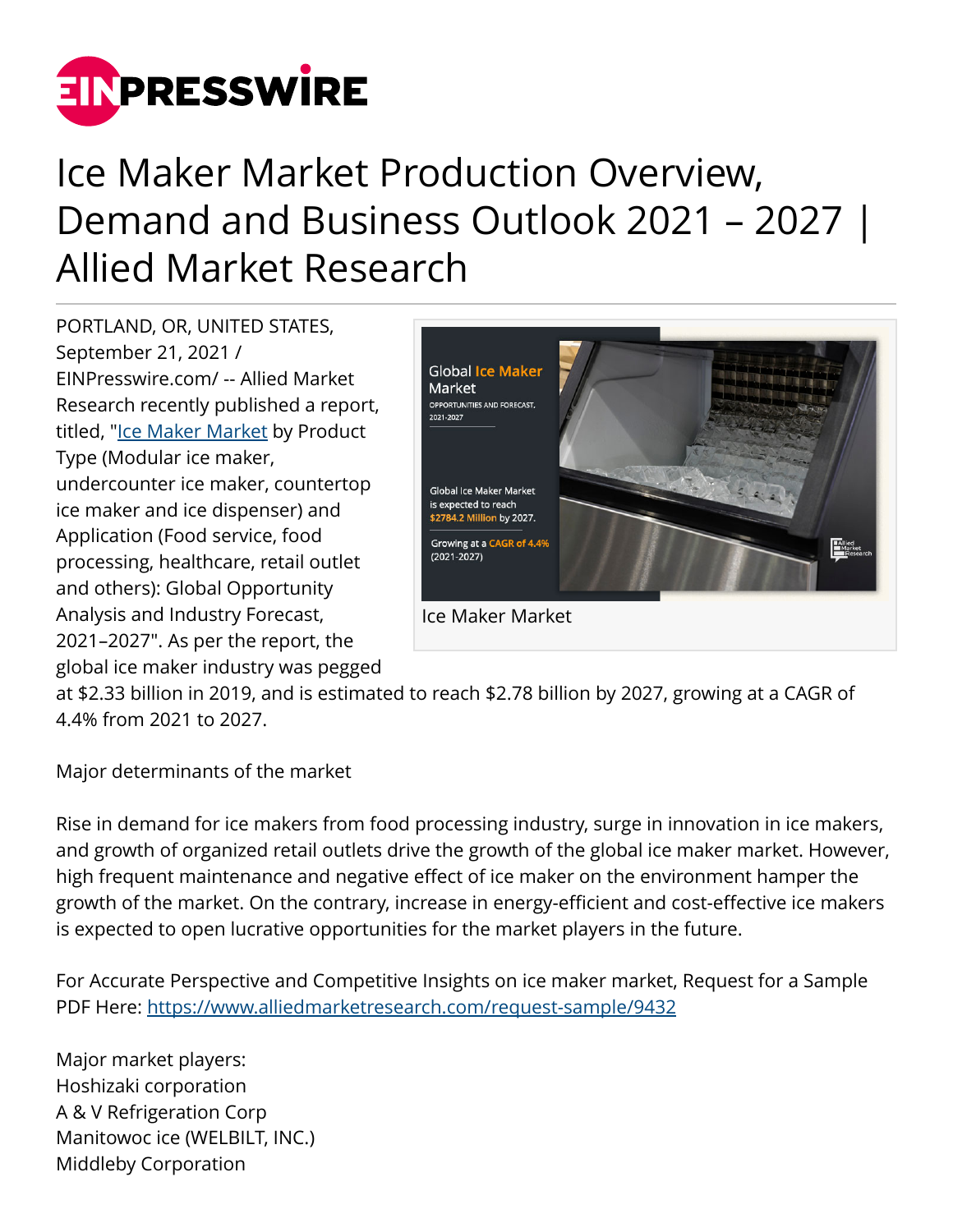Ali Group S.p. A. Kold-Draft Cornelius, Inc. Whynter, LLC North Star Ice Equipment Corporation U.S. Ice Machine Mfg. Co.

The modular ice maker segment dominated the market

By product type, the modular ice maker segment held the largest share in 2019, contributing to more than one-third of the global ice maker market, as it is ideal for the business with a small area and has several sizes as per requirement. However, the countertop ice maker segment is projected to manifest the highest CAGR of 6.3% during the forecast period, as it is compact, selfserve unit, and produces ice very quickly, and can be easily carried from one place to another place.

COVID-19 scenario:

Meat packing industry, one of the highest end-users of ice makers, was the worst hit due to the Covid-19 outbreak. This significantly affected the demand for ice makers. The prolonged lockdown across several countries resulted in disruption of the supply chain and shortage of raw materials.

Direct Purchase this Market Research Report Here (Price 5,769. USD for single user license): <https://www.alliedmarketresearch.com/checkout-final/14f508718d206c07243133f0cd5d6155>

The retail outlets segment to manifest the highest CAGR through 2027

By application, the retail outlets segment is anticipated to register the highest CAGR of 5.6% from 2021 to 2027. However, the food service segment held the lion's share in 2019, accounting for more than one-third of the global ice maker market, owing to increasing demand for ice cubes for alcoholic and non-alcoholic beverages and rise in usage of flavored water. Moreover, surge in penetration of fast-food chains further supplements the segment growth.

North America held the lion's share

By region, the market across North America, dominated in 2019, contributing to nearly two-fifths of the global ice maker market, due to presence of a large number of food service industries, high adoption of advanced products, and increase in demand for processed food in the region. However, the market across Asia-Pacific is projected to portray the highest CAGR of 6.4% during the forecast period, owing to expansion of several retail chains and stores and rise in quality of life in this region.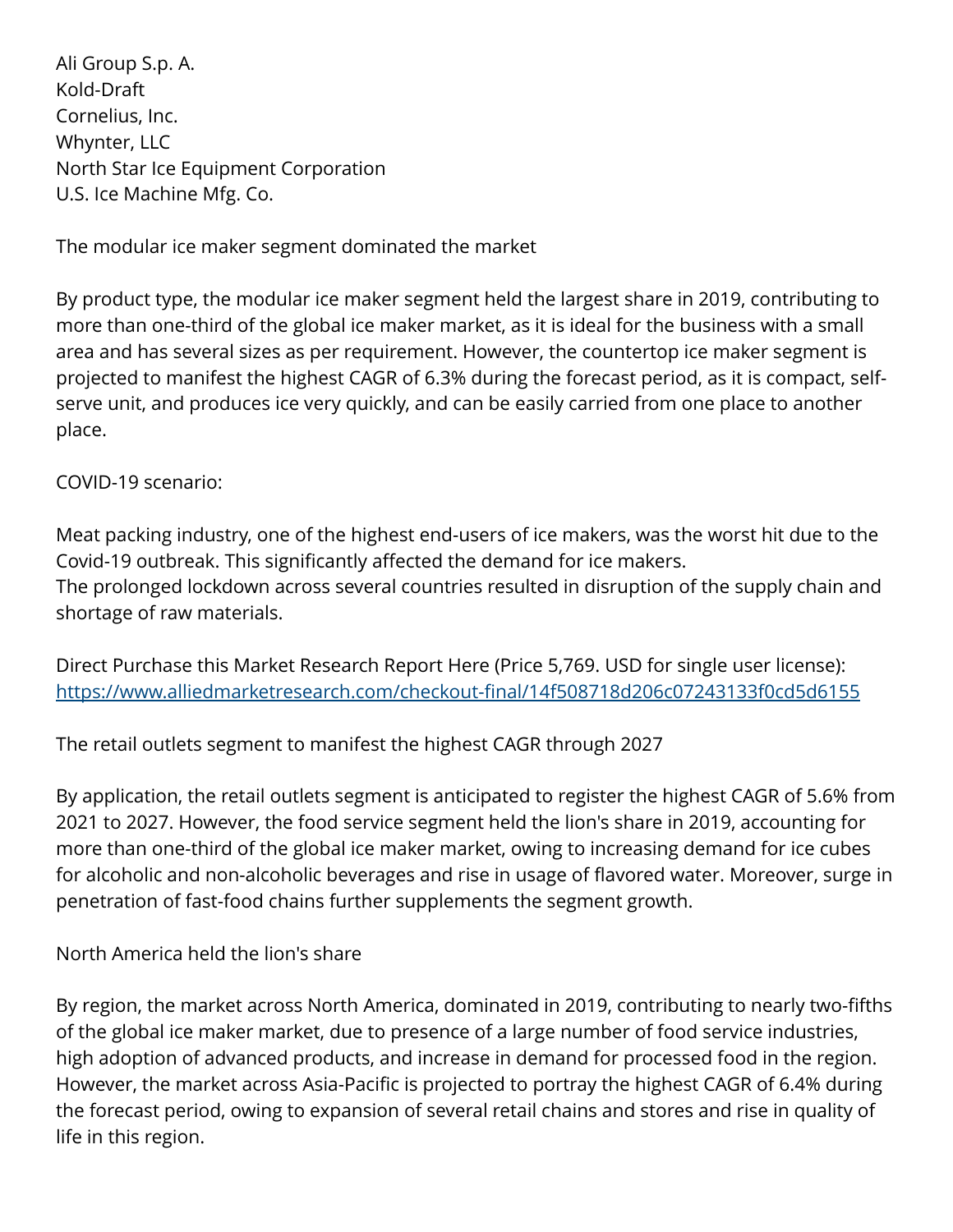Key findings of the study:

By product type, the modular ice maker segment accounted for the highest ice maker market share in 2019, growing at a CAGR of 3.3% from 2021 to 2027.

By end use, the food service segment occupied maximum share in the market in 2019 and is expected to dominate the market during the forecast period.

Region wise, North America accounted for highest share in 2019 and is expected to grow at a CAGR of 2.9% during the forecast period.

Do You Have Any Query Or Specific Requirement? Ask to Our Industry Expert Here: <https://www.alliedmarketresearch.com/purchase-enquiry/9432>

About Allied Market Research:

Allied Market Research (AMR) is a full-service market research and business-consulting wing of Allied Analytics LLP based in Portland, Oregon. Allied Market Research provides global enterprises as well as medium and small businesses with unmatched quality of "Market Research Reports" and "Business Intelligence Solutions." AMR has a targeted view to provide business insights and consulting services to assist its clients to make strategic business decisions and achieve sustainable growth in their respective market domains. AMR offers its services across 11 industry verticals including Life Sciences, Consumer Goods, Materials & Chemicals, Construction & Manufacturing, Food & Beverages, Energy & Power, Semiconductor & Electronics, Automotive & Transportation, ICT & Media, Aerospace & Defense, and BFSI.

We are in professional corporate relations with various companies and this helps us in digging out market data that helps us generate accurate research data tables and confirms utmost accuracy in our market forecasting. Each and every data presented in the reports published by us is extracted through primary interviews with top officials from leading companies of domain concerned. Our secondary data procurement methodology includes deep online and offline research and discussion with knowledgeable professionals and analysts in the industry.

Related Reports:

[Food Service Equipment Market Analysis and Industry Forecast, 2021–2027](https://www.alliedmarketresearch.com/food-service-equipment-market)

[Bread Improvers Market Opportunity Analysis and Industry Forecast 2019–2026](https://www.alliedmarketresearch.com/bread-improvers-market)

David Correa Allied Analytics LLP +1 -503-894-6022 [email us here](http://www.einpresswire.com/contact_author/3164374) Visit us on social media: [Facebook](https://www.facebook.com/alliedmarketresearch/)